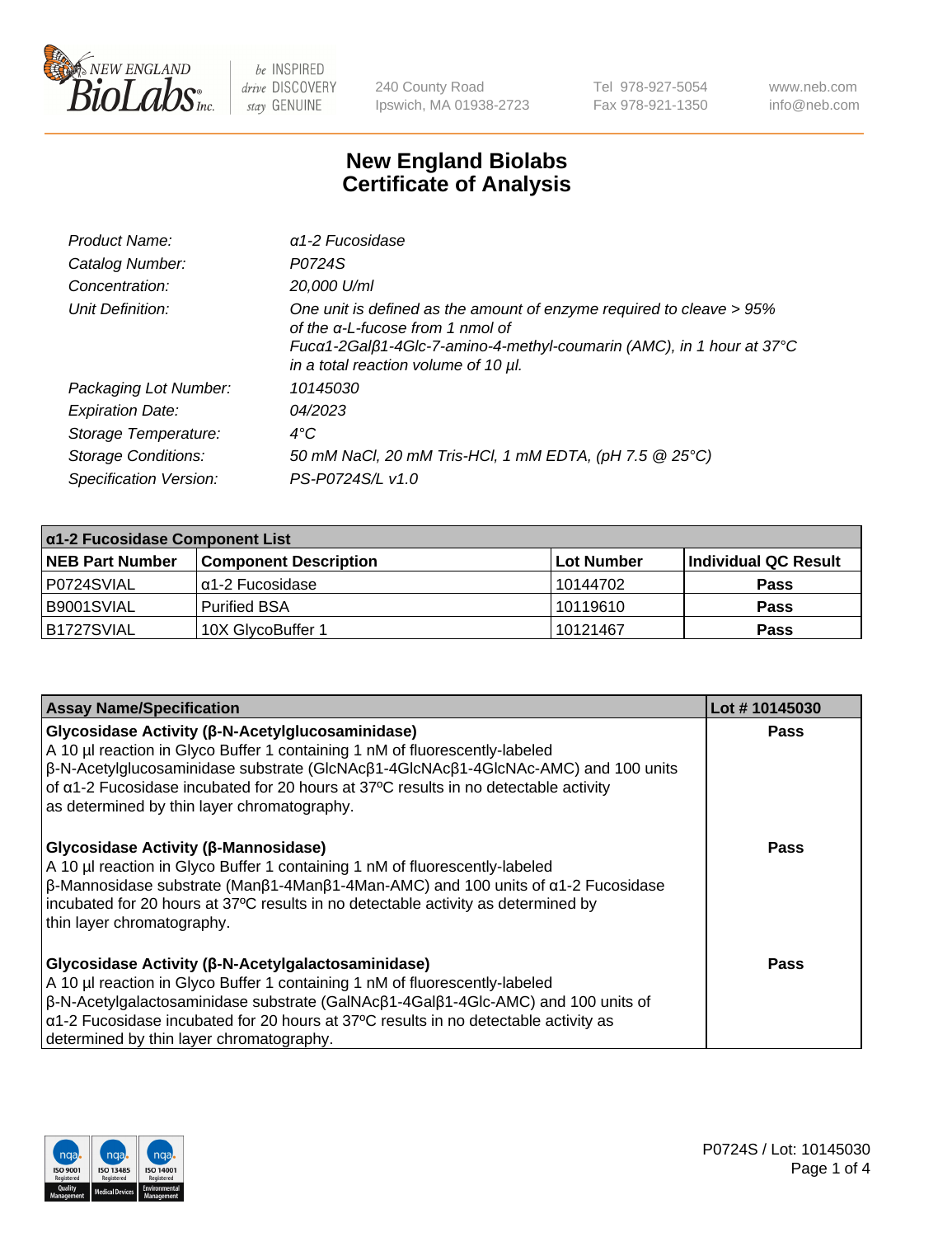

240 County Road Ipswich, MA 01938-2723 Tel 978-927-5054 Fax 978-921-1350

www.neb.com info@neb.com

| <b>Assay Name/Specification</b>                                                                                                                                                                                                                                                                                                                                                     | Lot #10145030 |
|-------------------------------------------------------------------------------------------------------------------------------------------------------------------------------------------------------------------------------------------------------------------------------------------------------------------------------------------------------------------------------------|---------------|
| Glycosidase Activity (α-Neuraminidase)<br>A 10 µl reaction in Glyco Buffer 1 containing 1 nM of fluorescently-labeled<br>α-Neuraminidase substrate (Neu5Acα2-3Galβ1-3GlcNAcβ1-3Galβ1-4Glc-AMC) and 100 units<br>of $\alpha$ 1-2 Fucosidase incubated for 20 hours at 37°C results in no detectable activity<br>as determined by thin layer chromatography.                          | Pass          |
| Glycosidase Activity (β1-3 Galactosidase)<br>A 10 µl reaction in Glyco Buffer 1 containing 1 nM of fluorescently-labeled<br>$\beta$ -Galactosidase substrate (Gal $\beta$ 1-3GlcNAc $\beta$ 1-4Gal $\beta$ 1-4Glc-AMC) and 100 units of $\alpha$ 1-2<br>Fucosidase incubated for 20 hours at 37°C results in no detectable activity as<br>determined by thin layer chromatography.  | <b>Pass</b>   |
| Glycosidase Activity (β1-4 Galactosidase)<br>A 10 µl reaction in Glyco Buffer 1 containing 1 nM of fluorescently-labeled<br>$\beta$ -Galactosidase substrate (Gal $\beta$ 1-4GlcNAc $\beta$ 1-3Gal $\beta$ 1-4Glc -AMC) and 100 units of $\alpha$ 1-2<br>Fucosidase incubated for 20 hours at 37°C results in no detectable activity as<br>determined by thin layer chromatography. | <b>Pass</b>   |
| Glycosidase Activity (β-Xylosidase)<br>A 10 µl reaction in Glyco Buffer 1 containing 1 nM of fluorescently-labeled<br>$\beta$ -Xylosidase substrate (Xylβ1-4Xylβ1-4Xylβ1-4Xyl-AMC) and 100 units of $\alpha$ 1-2<br>Fucosidase incubated for 20 hours at 37°C results in no detectable activity as<br>determined by thin layer chromatography.                                      | <b>Pass</b>   |
| <b>Protease Activity (SDS-PAGE)</b><br>A 20 µl reaction in 1X Glyco Buffer 1 containing 24 µg of a standard mixture of<br>proteins and a minimum of 100 units of $\alpha$ 1-2 Fucosidase incubated for 20 hours at<br>37°C, results in no detectable degradation of the protein mixture as determined by<br>SDS-PAGE with Coomassie Blue detection.                                 | <b>Pass</b>   |
| <b>Glycosidase Activity (Endo F2, F3)</b><br>A 10 µl reaction in Glyco Buffer 1 containing 1 nM of fluorescently-labeled Endo F2,<br>F3 substrate (Dansylated fibrinogen biantennary) and 100 units of $\alpha$ 1-2 Fucosidase<br>incubated for 20 hours at 37°C results in no detectable activity as determined by<br>thin layer chromatography.                                   | Pass          |
| <b>Glycosidase Activity (PNGase F)</b><br>A 10 µl reaction in Glyco Buffer 1 containing 1 nM of fluorescently-labeled PNGase F<br>substrate (Fluoresceinated fetuin triantennary) and 100 units of $\alpha$ 1-2 Fucosidase<br>incubated for 20 hours at 37°C results in no detectable activity as determined by<br>thin layer chromatography.                                       | <b>Pass</b>   |

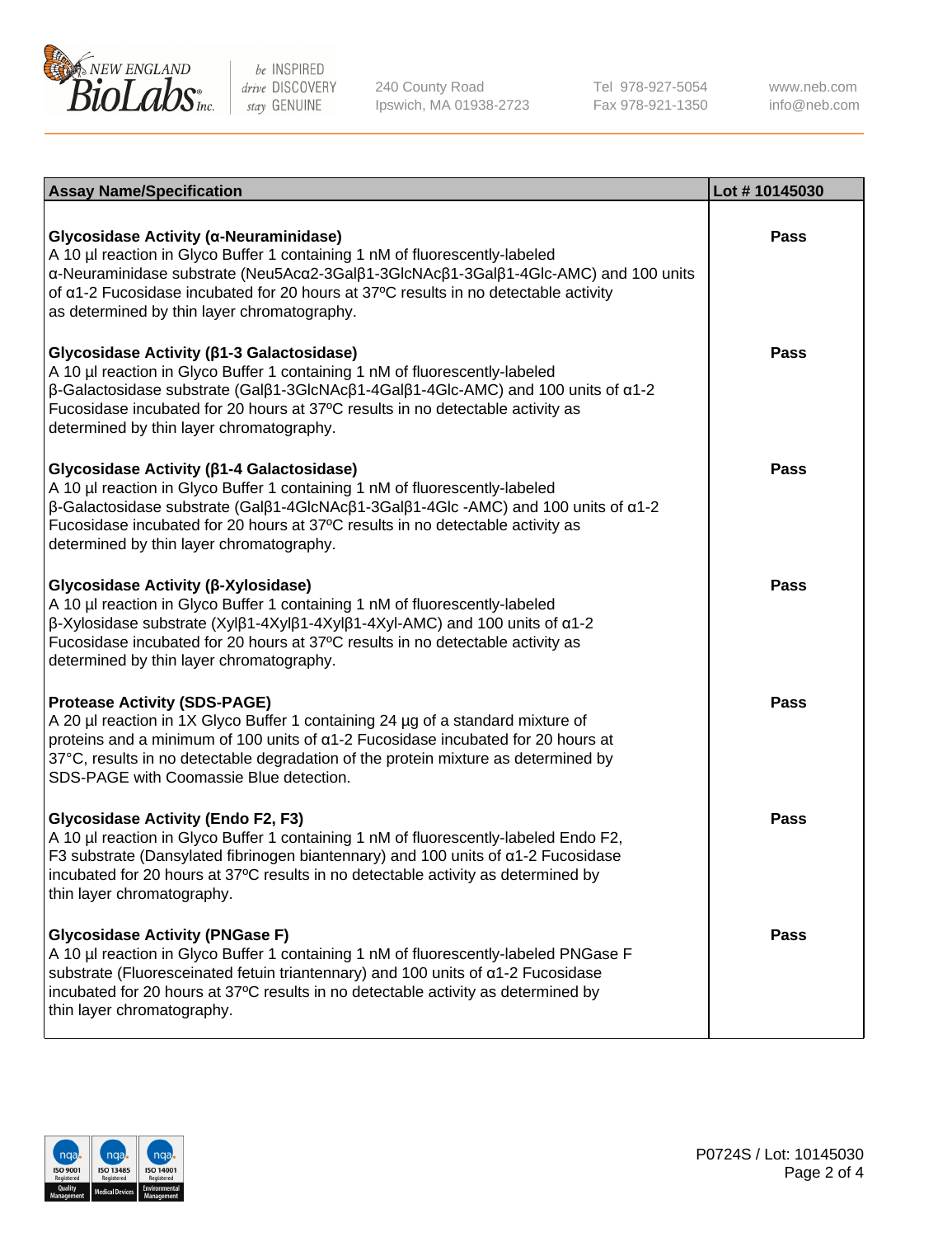

240 County Road Ipswich, MA 01938-2723 Tel 978-927-5054 Fax 978-921-1350

www.neb.com info@neb.com

| <b>Assay Name/Specification</b>                                                                                                                                                                                                                                                                                                                                                   | Lot #10145030 |
|-----------------------------------------------------------------------------------------------------------------------------------------------------------------------------------------------------------------------------------------------------------------------------------------------------------------------------------------------------------------------------------|---------------|
| <b>Glycosidase Activity (Endo F1, F2, H)</b><br>A 10 µl reaction in Glyco Buffer 1 containing 1 nM of fluorescently-labeled Endo F1,<br>F2, H substrate (Dansylated invertase high mannose) and 100 units of a1-2 Fucosidase<br>incubated for 20 hours at 37°C results in no detectable activity as determined by<br>thin layer chromatography.                                   | <b>Pass</b>   |
| Glycosidase Activity (α-Glucosidase)<br>A 10 µl reaction in Glyco Buffer 1 containing 1 nM of fluorescently-labeled<br>α-Glucosidase substrate (Glcα1-6Glcα1-4Glc-AMC) and 100 units of α1-2 Fucosidase<br>incubated for 20 hours at 37°C results in no detectable activity as determined by<br>thin layer chromatography.                                                        | Pass          |
| Glycosidase Activity (α-N-Acetylgalactosaminidase)<br>A 10 µl reaction in Glyco Buffer 1 containing 1 nM of fluorescently-labeled<br>α-N-Acetylgalactosaminidase substrate (GalNAcα1-3(Fucα1-2)Galβ1-4Glc-AMC) and 100<br>units of a1-2 Fucosidase incubated for 20 hours at 37°C results in no detectable<br>activity as determined by thin layer chromatography.                | <b>Pass</b>   |
| Glycosidase Activity (α1-3 Mannosidase)<br>A 10 µl reaction in Glyco Buffer 1 containing 1 nM of fluorescently-labeled<br>α-Mannosidase substrate (Μanα1-3Μanβ1-4GlcNAc-AMC) and 100 units of α1-2 Fucosidase<br>incubated for 20 hours at 37°C results in no detectable activity as determined by<br>thin layer chromatography.                                                  | <b>Pass</b>   |
| Glycosidase Activity (α1-6 Mannosidase)<br>A 10 µl reaction in Glyco Buffer 1 containing 1 nM of fluorescently-labeled<br>$\alpha$ -Mannosidase substrate (Man $\alpha$ 1-6Man $\alpha$ 1-6(Man $\alpha$ 1-3)Man-AMC) and 100 units of $\alpha$ 1-2<br>Fucosidase incubated for 20 hours at 37°C results in no detectable activity as<br>determined by thin layer chromatography. | <b>Pass</b>   |
| Glycosidase Activity (α1-6 Galactosidase)<br>A 10 µl reaction in Glyco Buffer 1 containing 1 nM of fluorescently-labeled<br>α-Galactosidase substrate (Galα1-6Galα1-6Glcα1-2Fru-AMC) and 100 units of α1-2<br>Fucosidase incubated for 20 hours at 37°C results in no detectable activity as<br>determined by thin layer chromatography.                                          | <b>Pass</b>   |
| Glycosidase Activity (a1-3 Galactosidase)<br>A 10 µl reaction in Glyco Buffer 1 containing 1 nM of fluorescently-labeled<br>α-Galactosidase substrate (Galα1-3Galβ1-4GlcNAc-AMC) and 100 units of α1-2<br>Fucosidase incubated for 20 hours at 37°C results in no detectable activity as<br>determined by thin layer chromatography.                                              | <b>Pass</b>   |
| Glycosidase Activity (α1-3 Fucosidase)                                                                                                                                                                                                                                                                                                                                            | Pass          |